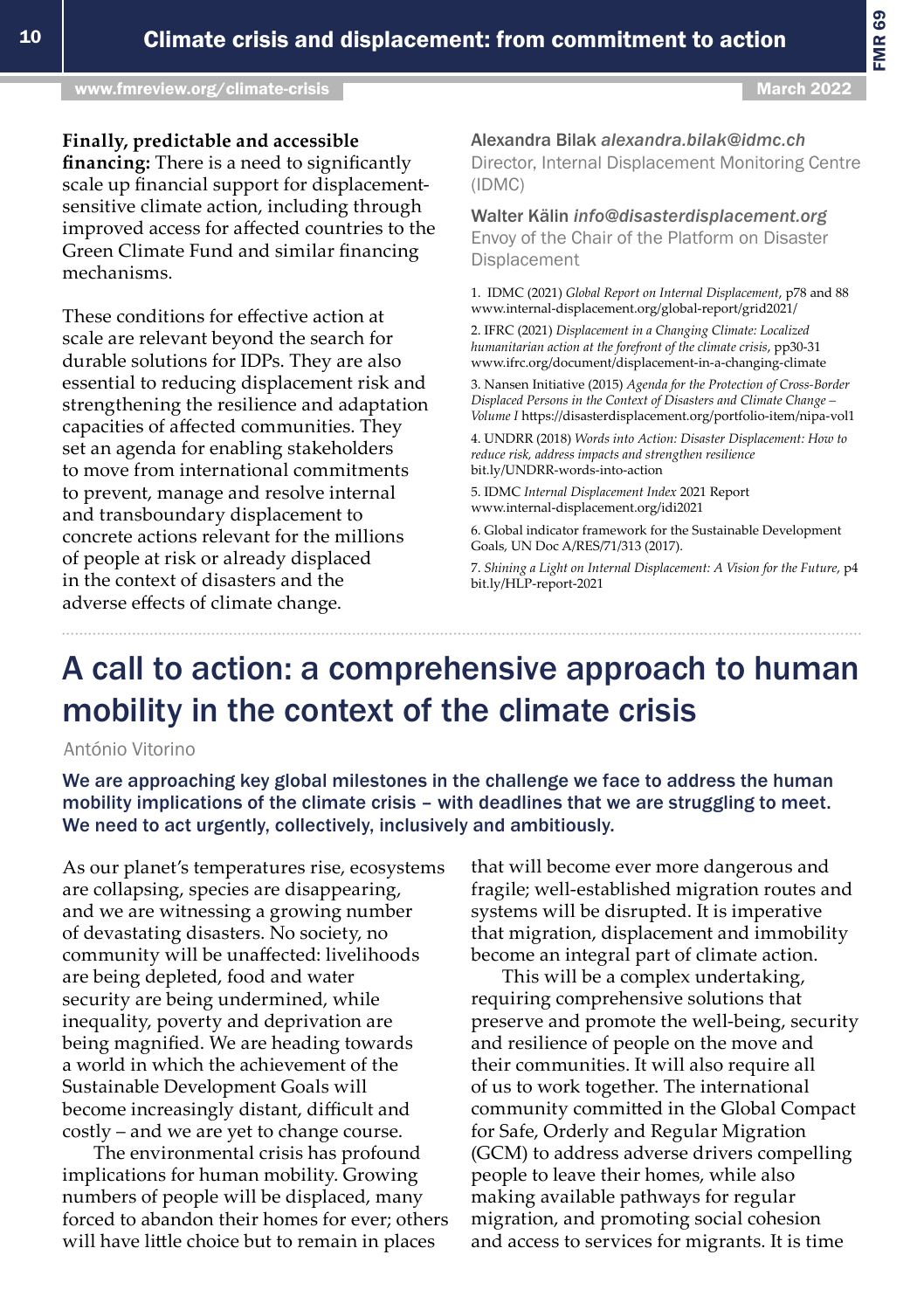to act to put these commitments front and centre in our efforts to promote sustainable development and address climate change.

## **Ensuring that people can move in a safe and dignified manner**

People will continue to move, as they always have – to survive, cope with hardship, and thrive. Throughout human history, population movements have underpinned the prosperity of nations and communities; today, it is impossible to imagine successful adaptation to climate change without migration and mobility, the transfer and investment of remittances, and the circulation of skills and ideas. Ensuring that those who face the worst impacts of the climate crisis will be able to move in a safe and dignified manner will be key to preserving their adaptive capacity.<sup>1</sup>

Doomsday scenarios suggesting largescale movements of people to high-income countries do not reflect today's reality, nor future outlooks. Population movements linked with environmental factors are, and will remain, primarily short-distance and internal. The impacts of environmental change will, however, translate into more difficult migration decisions, riskier journeys, and more precarious situations for those on the move.

IOM is working with its Member States and multilateral institutions to help ensure that migration governance systems can effectively address these emerging situations. Frameworks and protocols that enable cross-border movements (developed primarily to manage labour migration) are key to facilitating migration in the context of climate change and supporting adaptation and resilience. Regional economic communities throughout Africa, Europe and Latin America are excellent examples of these flexible arrangements. Frameworks to facilitate the free movement of people, such as those in the ECOWAS and IGAD regions, help preserve the resilience of mobile people who will be particularly affected by climate change due to their dependency on natural resources. People moving across borders due to disasters and climate change may be granted access to existing immigration categories, while visa policies and ethical

labour migration schemes can be used to support adaptation, disaster risk reduction (DRR) and post-disaster recovery.

Because migration is primarily internal rather than across borders, we need to remain alert to its local implications. Climate migration will be first and foremost a matter of – largely urban – planning and service provision, and we must support local authorities in integrating climate and migration dimensions in their work. It is through local-level work, particularly in cities, that we will build migrant-inclusive societies, and thereby promote collective well-being and resilience.<sup>2</sup> In Senegal and Côte d'Ivoire, for instance, IOM involves migrants in the design and implementation of nature-based solutions to flood risk and food insecurity in urban and peri-urban areas. These initiatives promote recognition of the skills and protection of the rights of migrant workers in the agricultural sector, while building the resilience of their communities.

It can be a challenge to scale up and disseminate the experience gained from localised approaches but there are already effective ways to exchange information, learn common lessons and mobilise partners and resources. The UN Network on Migration, the Mayors Migration Council, the Task Force on Displacement, the Platform on Disaster Displacement and the Regional Consultative Processes on Migration are examples of relevant networks and forums.

#### **Reducing disaster and climate risk**

The Sendai Framework for Disaster Risk Reduction and the Paris Agreement set out clear blueprints to reduce existing and future climate-related risks. Risk reduction and adaptation are central to all development, humanitarian and peace concerns – including as they relate to the governance of migration and the management of displacement. Key frameworks on human mobility, such as the GCM or regional and national migration and displacement policies, have recognised the need to reduce the impacts of hazards. There is today a pressing need for coordinated and all-of society approaches that bring together disaster risk management, climate change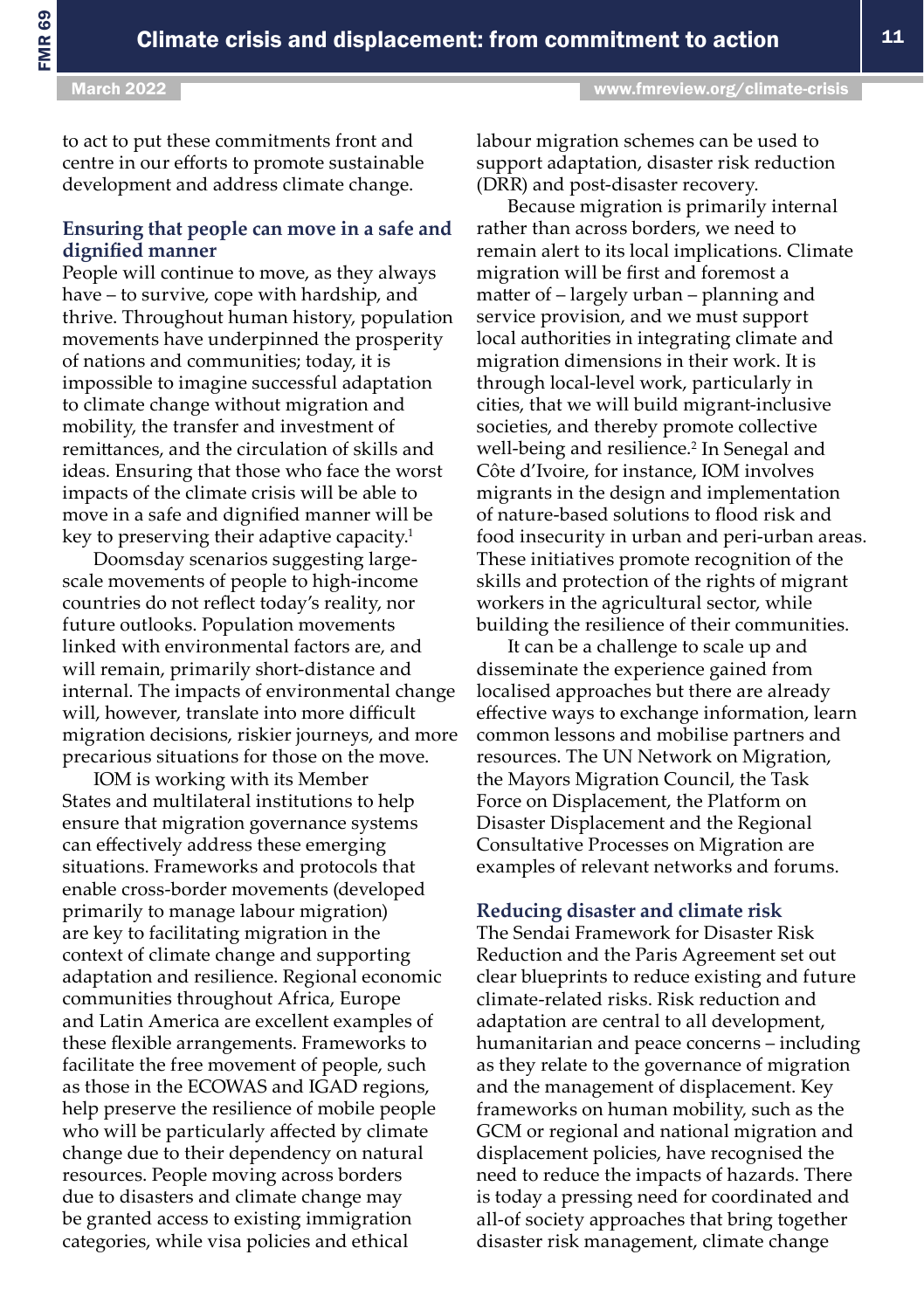[www.fmreview.org/climate-crisis](https://www.fmreview.org/climate-crisis) March 2022

FMR 69



Typhoon Bopha left tens of thousands homeless in the Philippines in 2012.

adaptation and human mobility actors, plus affected communities themselves.

Excellent examples of such work already exist. The Asia-Pacific Working Group on Disaster Displacement has regularly brought together displacement and disaster management institutions to share lessons and mobilise action. Including human mobility practitioners in national coordination bodies, such as the National Platform in Burundi, has facilitated the integration of mobility concerns in DRR planning. Countries such as Vanuatu and Mozambique are now institutionalising this approach by integrating disaster and human mobilityrelated policies and approaches. IOM, together with its partners in the Capacity for Disaster Reduction Initiative (CADRI), also supports these processes by providing governments with capacity assessments on DRR that specifically account for migration, displacement and planned relocation issues, and that can help prioritise follow-up action.<sup>3</sup>

### **Assisting and protecting people on the move**

The crises of recent years have shown us that we need to prepare for a world with heightened humanitarian needs, as communities around the world experience more frequent, more intense, overlapping disasters, that progressively erode people's resilience and leave a limited space for recovery. We know that anticipating and responding to losses and damages in a changing climate will also mean preparing for, and addressing, forced migration and displacement. Internal and crossborder movement – while key to coping and, in some cases, surviving – may place people in life-threatening, undignified situations, undermine their resources and resilience, and increase their likelihood of suffering violence and insecurity and being affected by future hazards.

Preparing for, addressing and resolving displacement will be key to reducing one of the key impacts of hazards and climate change. It will also be essential to avoiding the indirect losses and damages that disasters and climate change produce through displacement and migration: impoverishment, community disruption, tensions and instability, and environmental degradation. To this end, all disaster preparedness, response and recovery activities need to integrate displacement and migration management, protection and durable solutions considerations.<sup>4</sup>

There also needs to be a collective shift towards anticipatory approaches, through use of risk assessments, hazard monitoring and early warning systems that inform preparedness and early action. In its role as Agency Lead (in the Cluster Approach) for assisting people displaced internally following disasters triggered by natural hazards, IOM has been supporting efforts relating to anticipating and monitoring disaster displacement in the Pacific, strengthening warning systems and infrastructure in Nepal and the Philippines, and building capacity (and promoting inclusion of displaced persons) in risk reduction in South Sudan, Bangladesh and Haiti and in West, Southern and Central Africa.

We must continue to build bridges between two sets of actors that have too often worked in isolation: those dealing